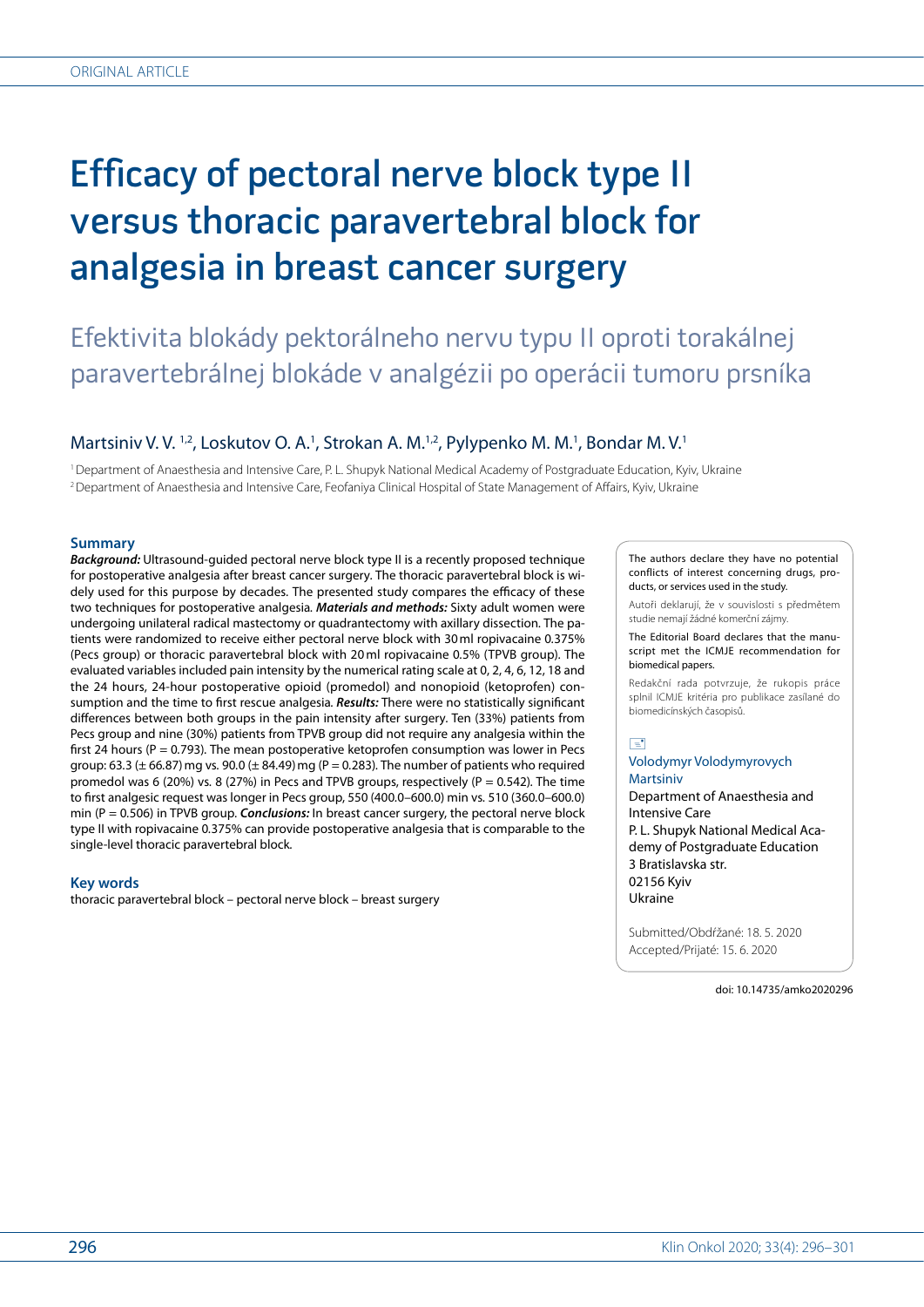#### **Súhrn**

*Východiská:* Ultrazvukom riadená blokáda pektorálneho nervu typu II je v súčasnosti používaná technika pooperačnej analgézie po operácii tumoru prsníka*.* Po desaťročia sa na tento účel využívala torakálna paravertebrálna blokáda*.* Táto práca ponúka porovnanie týchto dvoch spomenutých techník v manažmente pooperačnej analgézie*. Materiál a metódy:* Šesťdesiat dospelých žien podstúpilo unilaterálnu radikálnu mastektómiu alebo kvadrantektómiu s axilárnou disekciou*.* Pacientkam (randomizované) bola vykonaná buď blokáda pektorálneho nervu s aplikáciou 30ml ropivakaínu 0,375% (skupina Pecs) alebo torakálna paravertebrálna blokáda s aplikáciou ropivakaínu 20ml 0,5% (skupina TPVB)*.* Posudzované premenné boli intenzita bolesti po operácii, podľa numerickej hodnotiacej stupnice, po 0, 2, 4, 6, 12, 18 a 24 hodinách, 24-hodinová pooperačná spotreba opioidných analgetík (promedol) a neopioidov (ketoprofén) a časový interval po podaní prvého potrebného analgetika*. Výsledky:* Neboli zistené žiadne štatisticky významné rozdiely v intenzite bolesti u pacientok po operácii*.* Desať pacientok (33%) zo skupiny Pecs a deväť pacientok (33%) zo skupiny TPVB nepožadovalo aplikáciu žiadneho analgetika počas prvých 24 hodín (p = 0,793)*.* Priemerná spotreba ketoprofénu po operácii bola nižšia v skupine Pecs, a to 63,3 (± 66,87) mg oproti 90,0 (± 84,49) mg (p = 0,283). Počet pacientok, ktoré požadovali promedol bol 6 (20 %) v skupine Pecs a 8 (27 %) v skupine TPVB*.* Časový interval do podania prvého analgetika bol dlhší v skupine Pecs, tj*.* 550 (400,0–600,0) min, oproti skupine TPVB, tj*.* 510 (360,0–600,0) min (p = 0,506)*. Záver:* Blokáda pektorálneho nervu typu II po operácii tumoru prsníka s aplikáciou ropivakaínu 0,375% môže poskytnúť porovnateľnú pooperačnú analgéziu ako jednostupňová torakálna paravertebrálna blokáda*.*

#### **Kľúčové slová**

torakálna paravertebrálna blokáda – blokáda pektorálneho nervu – chirurgia prsníka

#### **Background**

Breast cancer is the most frequently diagnosed malignancy among women in the regions with different economic development with an estimated 1.67 mil. new cancer cases diagnosed in 2012 [1]. In Ukraine, these cancers are also the first most common malignancies among women. In the last decades, its incidence has increased [2]. The main surgical method of the treatment of operable breast cancer is organ-sparing surgery with lymph node dissection. Despite the variety of the methods of analgesia, up to 40% of women suffer from acute pain after this surgery [3]. There is a high risk of chronic pain development after this surgery [4]. Therefore, the research and development of safe analgesia techniques for these interventions remain a topic of interest.

Thoracic epidural analgesia, paravertebral and intercostal nerve blocks have been effectively used during several decades for analgesia in breast surgery. The thoracic paravertebral block (TPVB) provides good perioperative analgesia [5], and it can be used even as monoanaesthesia when the block is performing at multiple vertebral levels [6]. The main disadvantage of this method is the risk of serious complications, such as pneumothorax and administration of local anaesthetic in the subarachnoid space. The widespread use of the ultrasound visualization for the peripheral nerve blockade has given an impetus to

the development of new, minimally invasive myofascial blocks, such as pectoral nerve block type II (Pecs block).

Several randomized controlled trials compared postoperative analgesia after Pecs block with TPVB for breast cancer surgery. Some studies show that Pecs block reduces the need for opioid analgesics in the postoperative period compared with TPVB [7–9]. On the other hand, some studies have shown that TPVB has a more powerful analgesic effect than Pecs block [10,11]. Versyck et al performed a meta-analysis of five studies which shows that the analgesic effect of these two methods is comparable [12]. A similar conclusion was made by Tripathy et al when comparing these two techniques for opioid-free anaesthesia for breast cancer surgery [13]. Such different results were obtained because the researchers used different kinds and volumes of local anaesthetic and different block technique. In most trials, 0.25% bupivacaine [11,14,17] or 0.25% levobupivacaine [7,12] were used as local anaesthetics. Tripathy et al mixed 0.25% bupivacaine with 2% lignocaine and with adrenaline and 1 μg/kg dexmedetomidine [13]. In the study by Kulhari et al, ultrasound-guided Pecs block provided better analgesia in the postoperative period than TPVB in patients undergoing modified radical mastectomy [8]. Both blocks were performed with 25ml ropivacaine 0.5%. There were trials and case reports where Pecs block

was effective for postoperative analgesia with a lower concentration of ropivacaine [15,16]. This study aimed to compare the efficacy of pectoral nerve block type II with 30 ml ropivacaine 0.375% and thoracic one level paravertebral block with 20 ml ropivacaine 0.5% for analgesia after breast cancer surgery.

#### **Materials and methods**

The study was conducted from January 2018 to May 2019 in the Feofaniya Clinical Hospital. The work plan was approved by the institutional ethics committee, reference No. 8, dated October 23, 2017. Female patients in the age group of 18–80 years with ASA grade I–II breast cancers, who were undergoing elective mastectomy or quadrantectomy with axillary lymph node dissection, were included in this study. Exclusion criteria: allergy to local anaesthetics, the body mass index of more than  $35 \text{ kg/m}^2$ , pregnancy, chronic pain in the arm and/or chest, required use of painkillers and/or other medications to treat chronic pain, previous operations on this mammary gland and/or received radiotherapy, use of anticoagulants or bleeding disorders and skin inflammation at the local anaesthetic injection site.

The patients were randomized by sealed envelope method into two groups: pectoral nerve block (Pecs group) and paravertebral block (TPVB group). The perioperative procedures in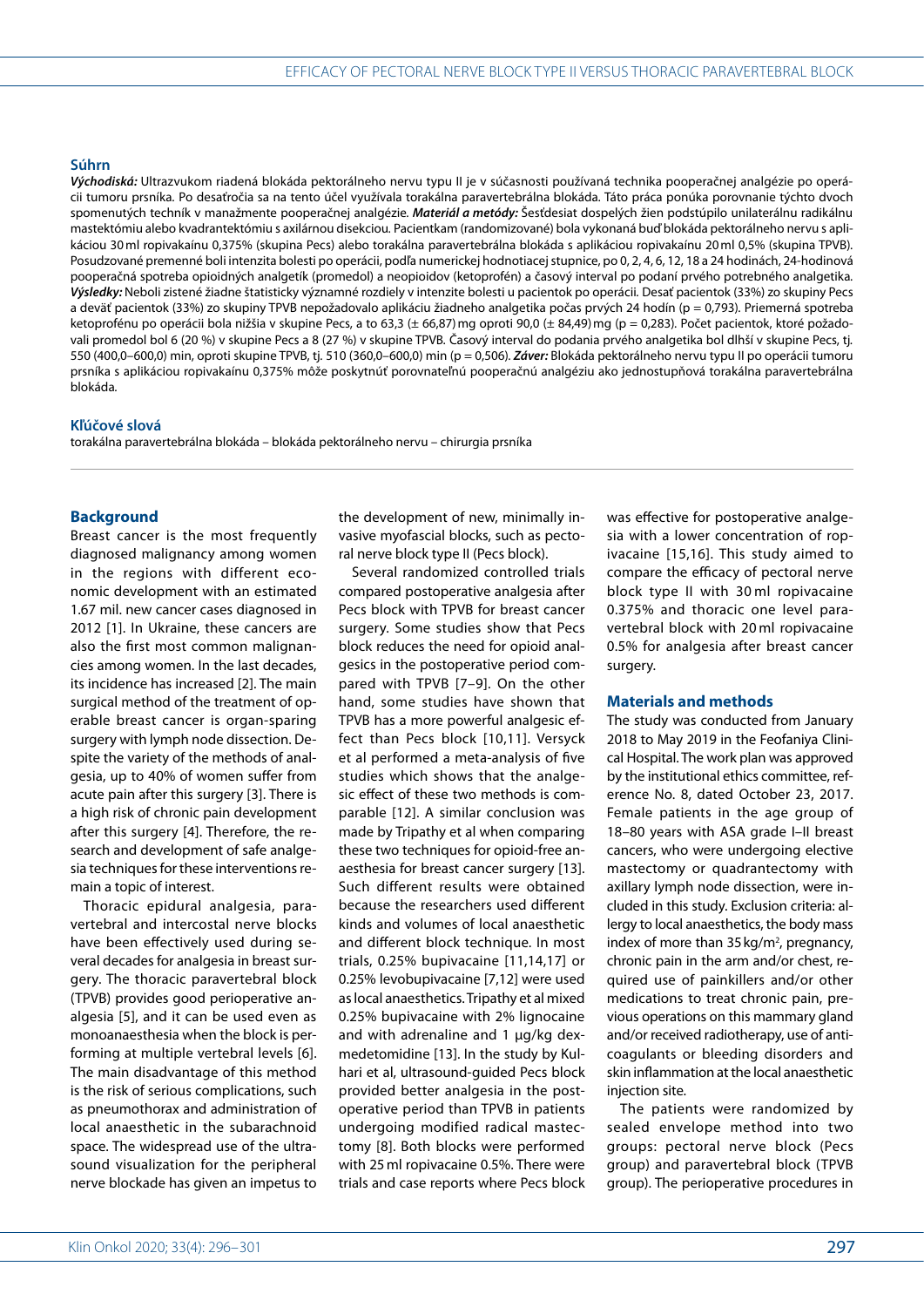both groups were similar and consistent with the Feofaniya Hospital's local protocols for this type of surgery. After admission to the operating room, venous access and standard monitoring including pulse oximetry, non-invasive blood pressure measurement, ECG and capnography were established for the patient. After establishing a peripheral intravenous line, diazepam 5 mg and non-steroidal anti-inflammatory drug (ketoprofen 100mg) were administered for premedication. Then the appropriate block was performed in aseptic settings and under ultrasound guidance.

The pectoral nerve block was performed with the technique described by Blanco et al [17]. The ultrasound machine "General electric Logiq E" (GE Healthcare, LittleChalfont, United Kingdom) with a linear probe (8–15 MHz) was used to visualize the anatomical structures. The ultrasound probe was placed in the subclavian area perpendicular to the middle of the clavicle, where we visualized the pectoral muscles (major and minor). Then we moved the probe toward the armpit and at the level of the  $4<sup>th</sup>$  rib until achieving the optimal ultrasound image. After that, in the aseptic settings and after skin infiltration with anaesthesia with lidocaine 1%, we injected 20 ml ropivacaine 0.375% between the pectoralis minor and serratus anterior muscles, using an in-plane technique and the needle Stimuplex D 50 mm (B. BraunMelsungen AG, Germany). Finally, after pulling up the needle, 10 ml ropivacaine 0.375% was injected into the space between the pectoralis major and minor muscles.

The paravertebral block was performed with the patient in the sitting position, at the level of thoracic vertebrae T3 and T4 under ultrasound guidance. The linear probe of the ultrasound machine General electric Logiq E (GE Healthcare, Little Chalfont, United Kingdom) was placed parallel to the spinous processes, 2.5–3 cm from the midline in the direction of the affected side. Then, under all aseptic precautions and after skin infiltration with lidocaine 1%, using an in-plane technique and the needle Stimuplex D 50mm (B. BraunMelsungen AG, Germany), 20 ml ropivacaine 0.5%

#### **Tab. 1. Demographic and operative data.**

|                            | Pecs group          | <b>TPVB</b> group    | P-value |
|----------------------------|---------------------|----------------------|---------|
| N                          | 30                  | 30                   |         |
| age                        | 57.8 $(\pm 11.6)$   | 54.9 $(\pm 11.31)$   | 0.3368  |
| weight                     | 75.5 ( $\pm$ 13.24) | 73.1 ( $\pm$ 12.29)  | 0.4696  |
| mastectomy/quadrantectomy  | 14/16               | 13/17                | 0.7952  |
| ASA I/II                   | 11/19               | 9/21                 | 0.5839  |
| duration of operation, min | $105.9 (\pm 36.4)$  | 114.8 ( $\pm$ 29.33) | 0.3013  |

The continuous data are presented as means  $(\pm$  squared deviations). The categorical variables are presented as numbers.

ASA – American Society of Anaesthesiologists, Pecs – pectoral nerve block,

TPVB – thoracic paravertebral block

was slowly injected into the paravertebral space.

During and after performing the block, hemodynamic parameters (blood pressure, heart rate), respiration (capillary blood saturation, respiratory rate) and the patient's subjective sensations were monitored to control the intravascular administration of the local anaesthetic or its system resorptive effects. The time for performing the blocks, including all aseptic precautions, was recorded. After the block's procedure, the loss of tactile sensitivity in the dermatomes from T1 to T8 and according to the area of local anaesthetic distribution was assessed by pin-pricking with a sterile needle every 5 min while the patient was conscious. General anaesthesia was induced following 15–20 min with an injection of fentanyl 1–2 mg/kg and propofol 2 mg/kg. The airway patency was maintained by a laryngeal mask. The total intravenous anaesthesia was supported by a continuous infusion of propofol. Additional fentanyl 50 µg i.v. boluses were administered when we observed patient's motor reactions or when the heart rate or systolic blood pressure has increased by more than 20% from the baseline. After awakening, the patients were transported into the ward. Ketoprofen 100mg i.v. was administered for pain relief when pain intensity was greater than 3 points by the Numerical rating scale (NRS) or after the patient's request. If the pain intensity remained above 3 points after ketoprofen administration, or if the patient was subjectively unsatisfied from this analgesia, then an opioid analgesic (20 mg promedol 2%) was administered intramuscularly for pain relief.

Postoperative pain was evaluated using NRS (0-10 points;  $0 = no$  pain and  $10 =$  worst imaginable pain) at rest at 0, 1, 2, 6, 12, 18 and 24 hours after the surgery (if the patient slept at the scheduled time, the assessment was not conducted). There was also noted a need for ketoprofen and promedol and the time to first administration of analgesics. Postoperative nausea and vomiting were evaluated using a four-point numerical scale (1 = no nausea, 2 = mild nausea,  $3 =$  single vomiting,  $4 =$  multiple vomiting). All possible block-related complications were recorded, too.

The obtained data were entered into a Microsoft Excel 2007 spreadsheet (Microsoft Corporation, USA). Program "STA-TISTICA 10.0" (StatSoftInc., USA) was used for statistical analysis. The Shapiro-Wilk test was used to check the normality of quantitative data distribution. In the study, non-normally distributed quantitative data are presented as medians and interquartile intervals. The Mann-Whitney U-test was used to determine the significance of the differences between groups (P-value). Normally distributed quantitative data are presented as the means and the squared deviation from the mean and the intergroup differences were analyzed using the independent-sample Student's t-test. The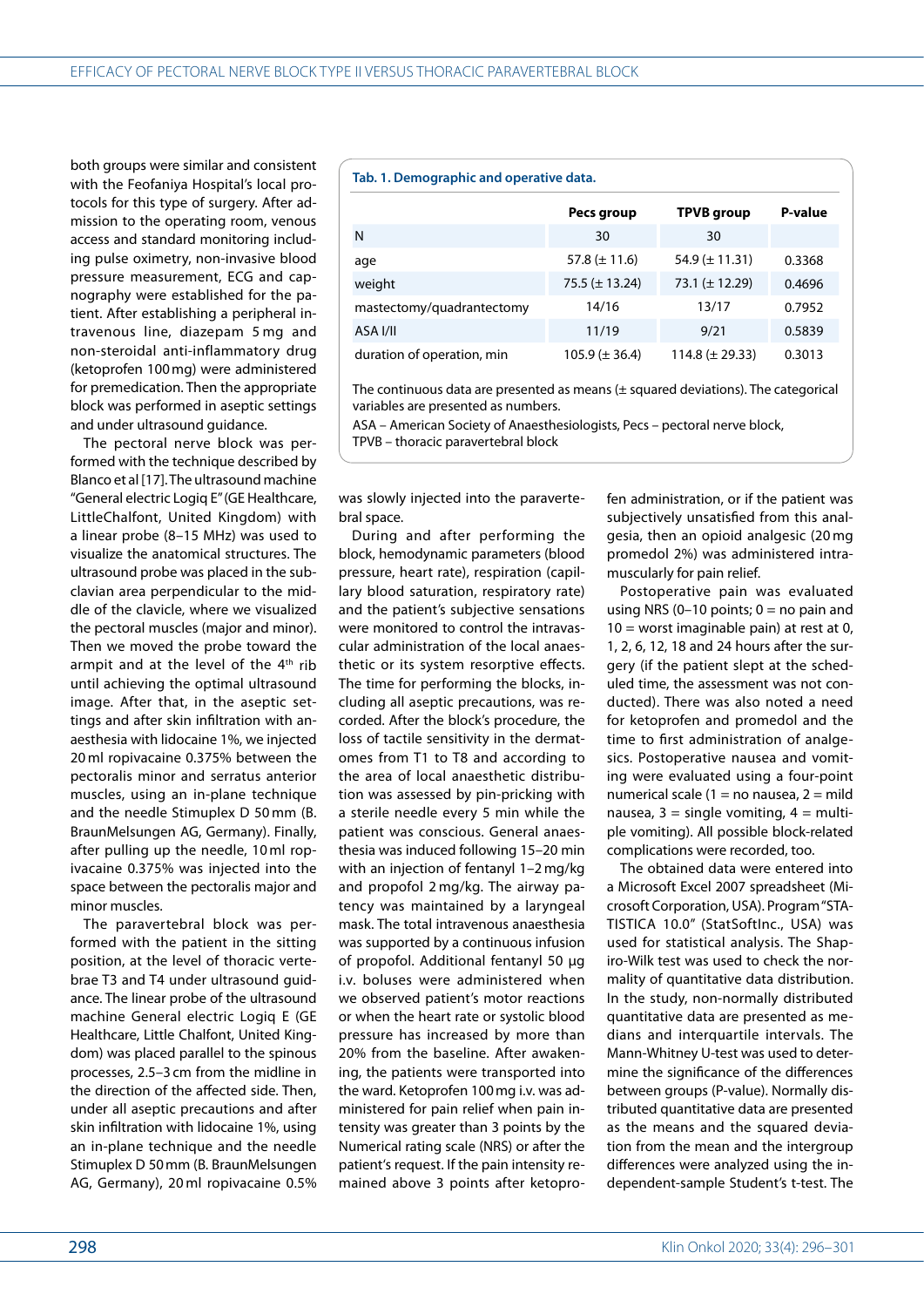| Tab. 2. Postoperative pain scores. |            |                   |         |
|------------------------------------|------------|-------------------|---------|
|                                    | Pecs group | <b>TPVB</b> group | P-value |
| NRS 0                              | $1(0-1)$   | $0(0-1)$          | 0.2249  |
| NRS <sub>1</sub>                   | $1(1-2)$   | $1(1-1)$          | 0.1874  |
| NRS <sub>2</sub>                   | $1.5(1-3)$ | $1(1-2)$          | 0.4021  |
| NRS <sub>6</sub>                   | $1.5(1-3)$ | $2(1-3)$          | 0.6367  |
| <b>NRS 12</b>                      | $2(1-3)$   | $2(1-3.5)$        | 0.8615  |
| <b>NRS 18</b>                      | $1.5(1-3)$ | $2(1-2)$          | 0.4933  |
| <b>NRS 24</b>                      | $2(1-2.5)$ | $2(1-2)$          | 0.9618  |
|                                    |            |                   |         |

The data are expressed as medians (interquartile range).

NRS – numerical rating scale, Pecs – pectoral nerve block, TPVB – thoracic paravertebral block

categorical data are presented as numbers and percentages, and the significance of the differences between groups was calculated using the Pearson's chisquare test. The P-values  $< 0.05$  were considered statistically significant.

#### **Results**

Sixty patients were enrolled in the study and randomized into two equal groups with no statistically significant differences in age, weight and duration of surgery. The quadrantectomy/mastectomy ratios were 14/16 in Pecs group and 13/17 in TPVB group (Tab. 1). The Peck and TPVB blocks covered 4 (3.0–5.0) and 3  $(2.0-4.0)$  dermatomes  $(P = 0.0017)$ , respectively.

The difference in pain intensity in the postoperative period, assessed with NRS, was not statistically significant between the two groups (Tab. 2). The number of patients, who did not require any analgesia after surgery, was 10 in Pecs group and 9 in TPVB group ( $P = 0.793$ ). The need for analgesia with ketoprofen was lower in Pecs group than in TPVB group, without statistical significance: 63.3 ( $\pm$  66.87) and 90.0 ( $\pm$  84.49) mg  $(P = 0.284)$ . The number of patients who required promedol was lower in Pecs group: 6  $(20\%)$  vs. 8  $(27\%)$   $(P = 0.542)$ . The time to first analgesic administration was longer in Pecs group compared with TPVB group but the difference was not statistically significant: 550 (400.0–

600.0) and 510 (360.0–600.0) min  $(P = 0.5060)$ , respectively. The rates and severity (max. score of 3 points) of nausea were higher in TPVB group than in Pecs group: 5 vs. 2 patients, respectively (P = 0.229) (Tab. 3). Two patients (6.7%) in TPVB group had perioperative complications. In the early postoperative period, one patient from TPVB group had signs of local anaesthetic system toxicity effects including convulsions and lowering of consciousness, which passed quickly after administration of 10 mg diazepam. Other patients had a significant blood pressure decrease after general anaesthesia induction and required norepinephrine infusion during surgery and in the early postoperative period. There were no complications in Pecs group.

#### **Discussion**

This prospective randomized study showed that pectoral nerve block type II with 30ml ropivacaine 0.375% has a similar analgesic effect as a thoracic paravertebral block with 20 ml ropivacaine 0.5% for breast cancer surgery. The pain intensity at rest, assessed using NRS, was comparable in both groups during the first 24 hours after surgery (Tab 2). Heterogeneous data about pain intensity were obtained in previous studies. Syal et al. obtained results with significantly higher scores of the pain intensity in the pectoral nerve block group, but it should be noted that in this study, they injected

|  |  | Tab. 3. Postoperative analgesic consumption, duration of the block procedure, dermatomal spread, rate of nausea. |
|--|--|------------------------------------------------------------------------------------------------------------------|
|  |  |                                                                                                                  |

|                                            | Pecs group         | <b>TPVB</b> group  | P-value |
|--------------------------------------------|--------------------|--------------------|---------|
| duration of the block procedure, min       | 14.0 (12.0–16.0)   | $12.0(10.0-15.0)$  | 0.1355  |
| number of involved dermatomes              | $4.0(3.0 - 5.0)$   | $3.0(2.0-4.0)$     | 0.0017  |
| promedol (number of patients)              | 6(20%)             | 8(27%)             | 0.5416  |
| ketoprofen, mg                             | $63.3 (\pm 66.87)$ | $90.0 (\pm 84.49)$ | 0.2838  |
| without analgesia (number of patients)     | 10/30 (33%)        | $9/30(30\%)$       | 0.7932  |
| time to first analgesia, min               | 550 (400.0-600.0)  | 510 (360.0-600.0)  | 0.5060  |
| nausea, score 1/2/3/4 (number of patients) | 28/2/0/0           | 25/3/2/0           | 0.2291  |

The continuous data are expressed as medians (interquartile range) or means (± squared deviation). The categorical variables are presented as numbers (%).

Pecs – pectoral nerve block, TPVB – thoracic paravertebral block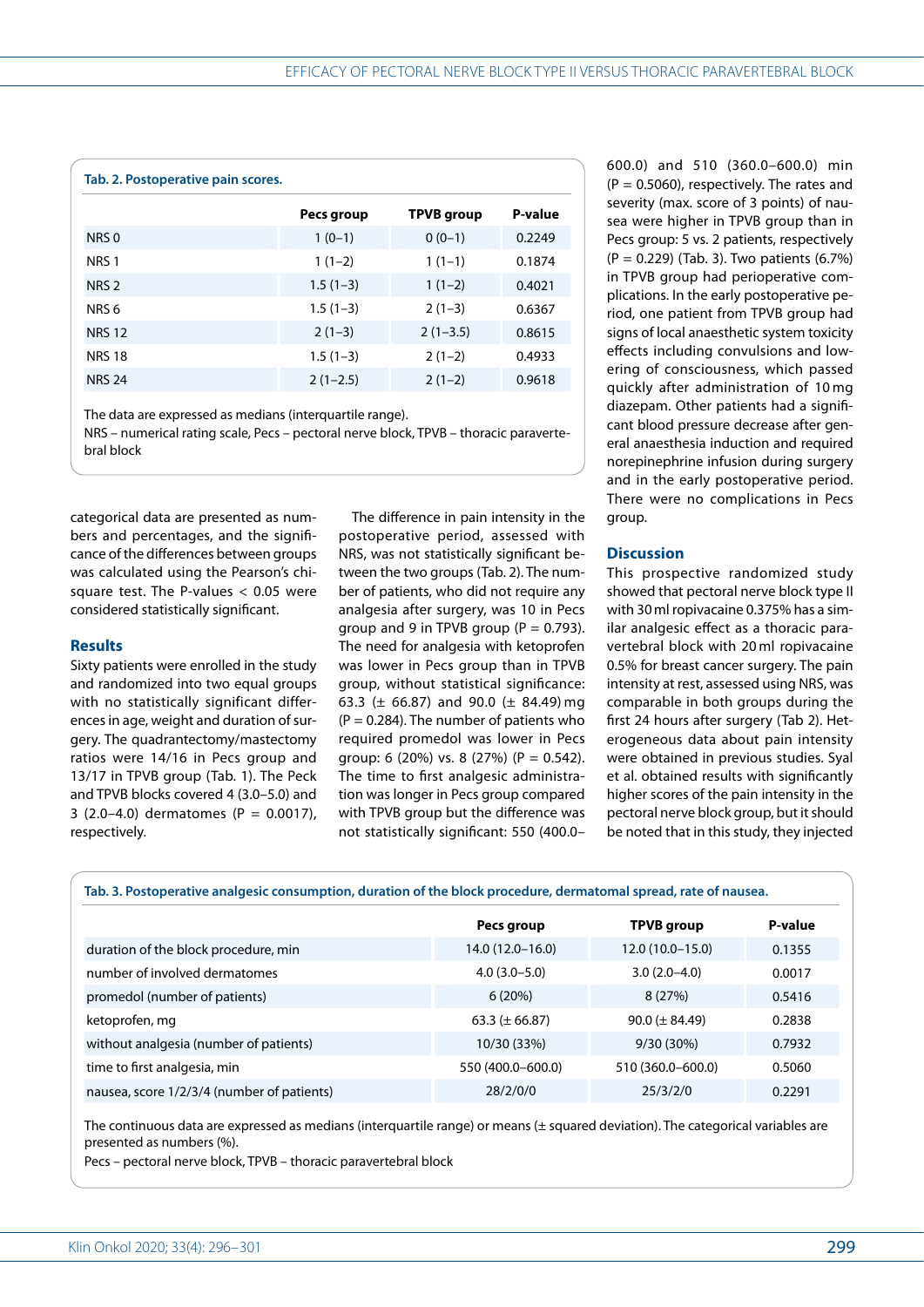20ml of local anaesthetic only instead of 30ml for the block [10]. Kulhari et al reported the same pain intensity in both groups [8]. Wahba et al observed in their study lower NRS scores during the first 12 hours after the surgery in Pecs group, but during the period of 12–24 hours, the results were opposite [7]. We can note that in our study the pain intensity was lower than in similar ones, which may be related to the women's ethnic and cultural characteristics in our region. In general, breast cancer surgery is not associated with severe postoperative pain syndrome. Gerbershagen et al have compared in their study the pain intensity during the first day after 179 types of surgical intervention. Breast cancer surgeries, such as mastectomy and quadrantectomy with axillary lymph node dissection, were performed at 146 and 160 places [18].

In our study, 10 women in Pecs group (33%) and 9 women in TPVB group (30%) did not require any analgesia during the first 24 hours. Comparing the groups, the need for opioid and non-opioid analgesics in the postoperative period was lower in Pecs group, although without a statistically significant difference. In the most currently available studies, the postoperative need for opioids (patient-controlled morphine analgesia) was higher in TPVB group, with statistical significance in three studies [7,10, 12] and without statistical significance in another one [19]. In the study of Syal et al, which compared fentanyl analgesia in the postoperative period, there was a greater need for opioids in Pecs group, but without statistical significance [10]. Although this study has the same results as most privies, we didn't achieve a statistically significant difference in postoperative analgesics requirement in the two groups. It could be because postoperative pain intensity was generally low, and the patients require less analgesia.

The time to first rescue analgesia was longer in Pecs group and the same results were observed in other previous studies [7,8,14,19]. In previous studies, the time after surgery to the first rescue analgesia varied due to the different plans of postoperative analgesia according to the study design. In our study,

we evaluated the time to first administration of either opioid or non-opioid analgesics.

The dermatomal spread after the Pecs block was significantly larger than after the paravertebral block, but it did not influence perioperative analgesia. The body's areas spread of Pecs block and TPVB are slightly different. After the administration into the paravertebral space at Th3–Th4 level, a local anaesthetic spreads more in the caudal and less in the cranial directions [20]. It blocks the intercostal nerves, their anterior and lateral skin branches, respectively. In this case, a local anaesthetic does not block the brachial plexus and supraclavicular nerves. Kulhari et al reported that single-shot administration of 25 ml ropivacaine 0.5% caused a sensory block for a median of three segments [10], and Cheema et al reported that 15ml bupivacaine 0.5% blocked five segments [21]. In our study, the median spread of anaesthesia was also three segments for TPVB.

After performing the Pecs block and application of a local anaesthetic injection between the pectoralis major and minor muscles and between the pectoralis minor and serratus anterior muscles, we can expect a block of 4–6 lateral cutaneous branches of the intercostal nerves and four nerves from the brachial plexus (n. thoracodorsalis, n. thoracicuslongus, nn. pectoralislateralis and medialis). An additional important factor is that a local anaesthetic moves into the axillary fossa, provides analgesia of the axillary lymph node dissection area and blocks nn. intercostobrachialis (T1–T2). This block does not anaesthetize the regions of supraclavicular nerves and anterior skin branches of intercostal nerves. Blanco et al described that the Pecs block anaesthetized four segments, which sometimes varied up to six segments [17]. Kulhari et al reported that after the injection of 15 ml of anaesthetic, the sensor block reached four segments [10]. In our study, the median spread of anaesthesia was five segments, which may be due to the local anaesthetic administration as much caudally as possible, over the 4th rib; we also used a larger volume of local anaesthetic

(20ml) than Kulhari et al. In TPVB group, the patients did not have adequate analgesia in the axillary region; thus, they required more opioid analgesics during and after major surgeries, such as mastectomy. On the other hand, the pectoral nerve block provided effective analgesia for axillary lymph node dissection and adequately anaesthetized the lateral part of the mammary gland, but it did not work when the surgeons performed incision more medially and not always worked when the incision involved lower dermatomes.

The rate and intensity of postoperative nausea were higher in TPVB group, but without statistical significance. There were two patients with nausea (assessed with 2 points) in Pecs group, and five patients in TPVB group (two of them had 3-point nausea). It can be due to the fact that the patients in TPVB group got more opioids.

As well as in previous studies [7,8, 10,19], no complications were observed after pectoral nerve blocks. Instead, in TPVB group, two patients had blockrelated complications (6.7%). One patient experienced a system resorptive effect of local anaesthetic, although we did not exceed the recommended safe doses for ropivacaine. The convulsions occurred after patient awakening during transportation from the operating room and were successfully treated by administration of 10 mg diazepam. Then this patient was under observation until the morning next day and she had not any health-related problems. Another patient had hypotension, which occurred after 15 min since the block performing, at the beginning of the general anaesthesia induction and required correction with small doses of norepinephrine during the surgery and the first two hours after the intervention. Tahiri et al reported in their meta-analysis that hypotension and bradycardia are the most common complications of TPVB in breast surgery, and the overall rate of complications, including pneumothorax and epidural local anaesthetic spreading, reaches up to 12% [22]. Thus, the safety profile of TPVB is better than the safety profile of Pecs block.